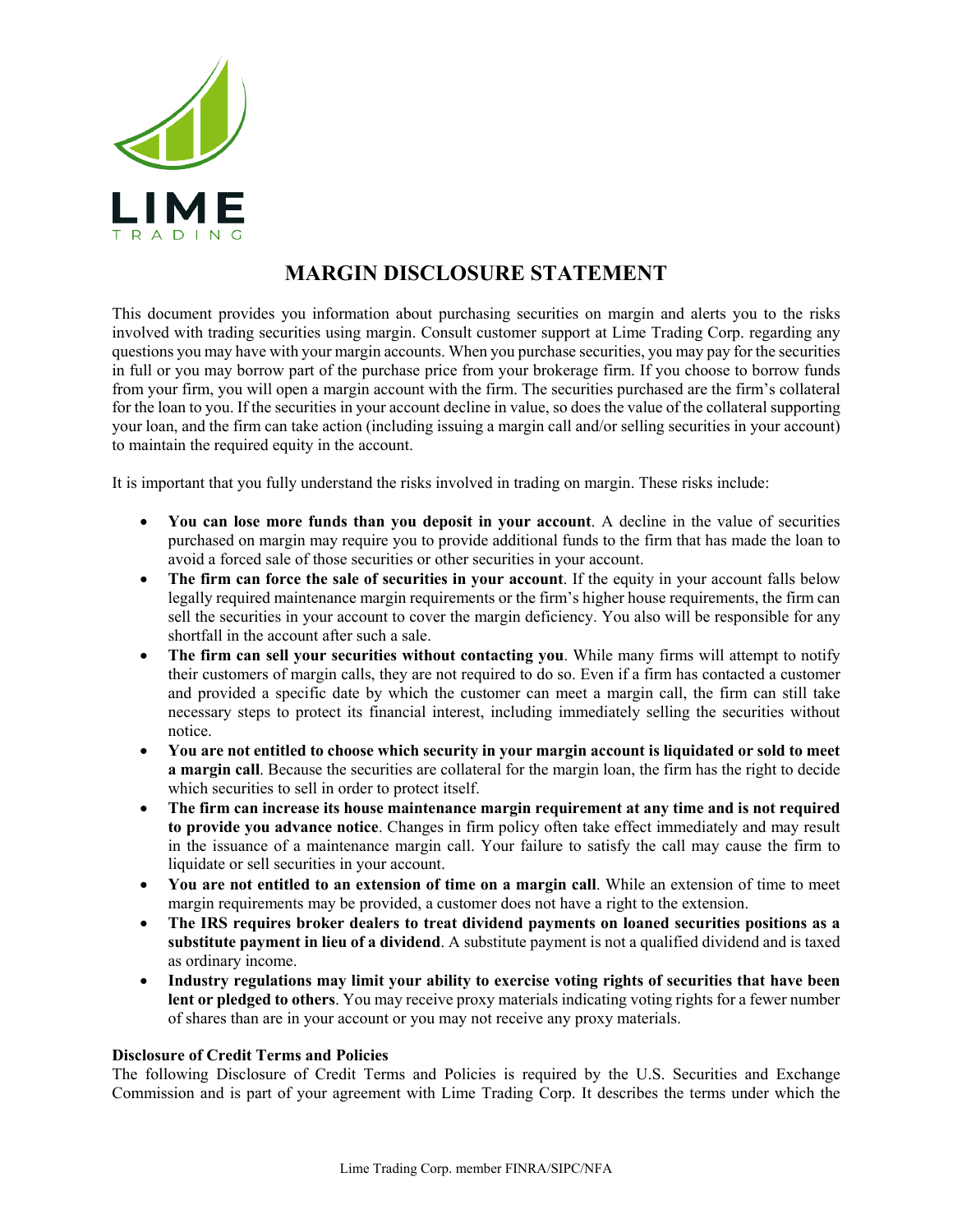

clearing and carrying firm (on behalf of Lime Trading Corp.) extend credit and charge interest and how your obligations are secured by property in your account.

**Interest Charges**. You will be charged interest on a daily basis on the credit extend to you. The daily interest charges are calculated by multiplying your "daily adjusted debit balance" by the "daily margin interest rate." Generally speaking, your daily adjusted debit balance is the actual settled debit balance in your margin and short account, increased by the value of securities held short and reduced by the amount of any settled credit balance carried in your cash account.

Your daily-adjusted debit balance is calculated each day by adjusting your previous day's balance by any debits and credits to your account and by changes in the value of short positions. If your "daily-adjusted debit balance" is reduced because you deposit a check or other item that is later returned to us unpaid, your account may be adjusted to reflect interest charges you have incurred.

Lime Trading Corp. reserves the right to charge interest on debit balances in your cash account. Periodically, Lime Trading Corp., or its clearing firm, will send you a comprehensive statement showing the activity in your account, including applicable interest charges, interest rates and adjusted daily debit balances.

**Daily Margin Interest Rate**. The "daily margin interest rate" is based on a 360-day year. It is calculated for each day by dividing the base margin interest rate by 360.

(**Note**: that the use of a 360-day year results in a higher effective rate of interest than if a year of 365 days were used.)

The applicable margin interest rate is the base rate ("Base Rate") for all daily adjusted debit balances. Your margin interest rate will be adjusted automatically and without notice to reflect any change in the Base Rate. If your interest rate increases for any reason other than a change in the Base Rate, you will receive written notice at least 30 days prior to that change.

**Compounding Interest Charges**. Interest is compounded on a daily basis. Interest charges will accrue to your account each day. Any charges will be included in your next day's opening debit balance and interest will be charged accordingly. The interest rates described above do not reflect compounding of unpaid interest charges; the effective interest rate, taking into effect such compounding, will be higher.

**Initial Margin Requirements**. The Federal Reserve Board and various stock exchanges determine margin loan rules and regulations. When you purchase securities on margin, you agree to deposit the required initial equity by the settlement date and to maintain your equity at the required levels. The maximum amount Lime Trading Corp. currently may loan for common stock (equity) securities is 50% of the value of marginable securities purchased in your margin and short Account. Different requirements apply to non-equity securities, such as bonds or options. If the market value of stock held as collateral increases after you have met the initial margin requirements, your available credit may increase proportionately. Conversely, if the market value decreases, your available credit may proportionately decrease.

Initial margin requirements may change without prior notice. Lime Trading Corp. may impose anytime and without prior notice more stringent requirements on positions that in its sole discretion involve higher levels of